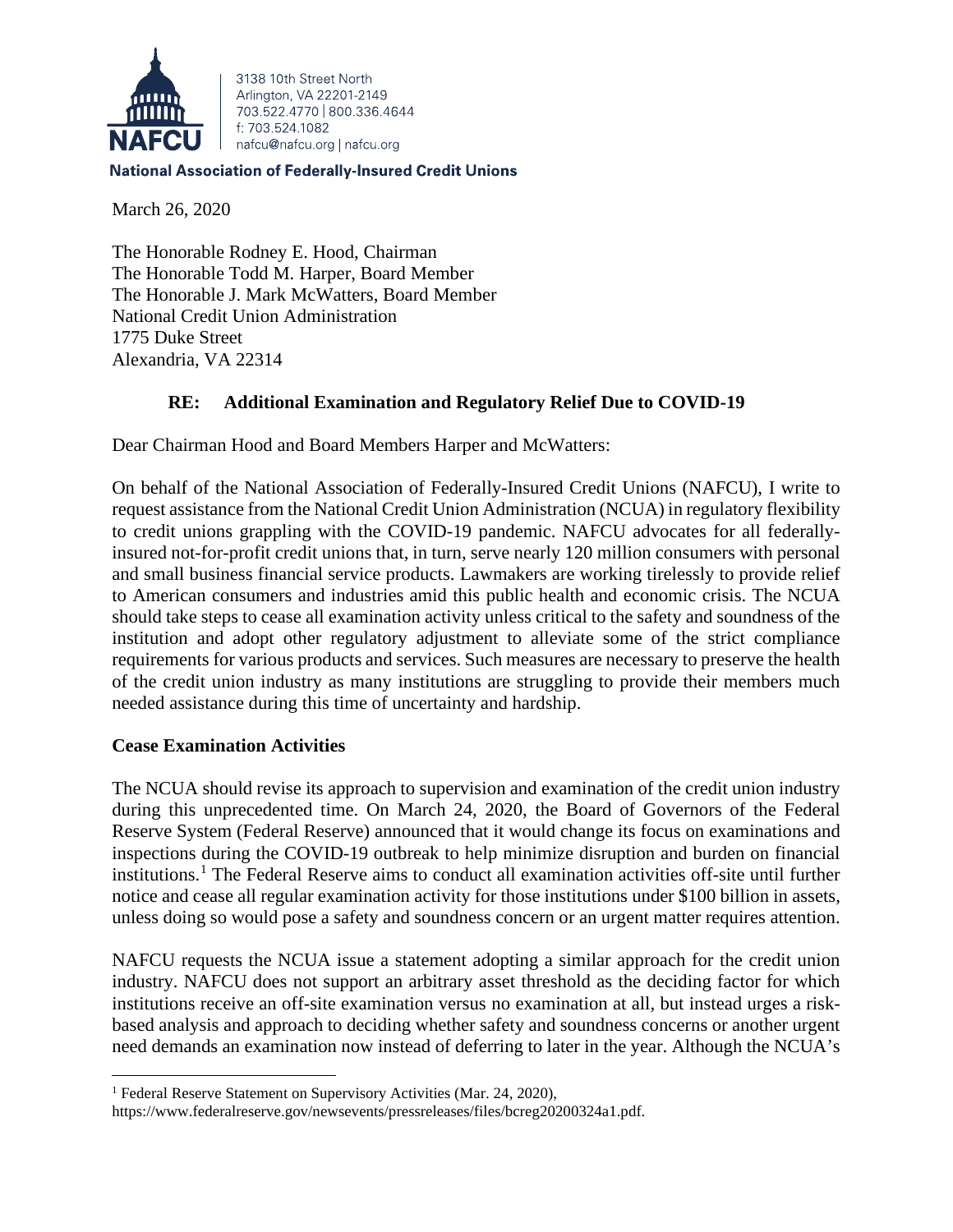National Credit Union Administration March 26, 2020 Page 2 of 5

recent Letter to Credit Unions 2-CU-02 and updated FAQs indicate that the NCUA will be focused on off-site examinations through its secure information exchange portal, it is not only information requests, but rather the entire examination process that may pose substantial burdens for credit unions.

Credit unions have had to shift their strategies to accommodate this public health crisis by adopting flexible telework policies, closing branches, and enhancing online banking platforms. In the midst of the COVID-19 pandemic, those credit unions scheduled for an examination may be facing a multitude of challenges, including technological issues that can make the process more timeconsuming and burdensome. For example, a credit union in a rural area may face the challenge of having several of its staff members who are responsible for submitting examination documentation working with limited internet access. Staff may be using a hotspot on their mobile phone for faster internet connection in these rural areas, but this hotspot connection is still slower compared to the internet service within the credit union branch. Thus, as many credit union staff members are working remotely and taking care of children home from school, the examination process will prove to be more burdensome.

Considering all credit unions across the country are affected, to some extent, by COVID-19, this extraordinary situation warrants a pause on examination activity until the fall of 2020 to allow credit unions an opportunity to focus on working with and meeting the needs of their members. Absent substantial safety and soundness concerns or other urgent circumstances, the NCUA should cease examination activity to align with the Federal Reserve's recent guidance.

## **Additional Regulatory Relief**

The NCUA should also provide several relief measures aimed at simplifying the regulatory hurdles associated with loan modifications, appraisal requirements for mortgages, and limitations on carrying and charging off negative balances. These changes would help hard working Americans who may be furloughed or laid-off now as a result of the COVID-19 pandemic.

## *Troubled Debt Restructurings (TDRs)*

NAFCU appreciates the clarification in the recent interagency guidance on loan modifications and TDRs. Moreover, the *Coronavirus Aid, Relief, and Economic Security Act* (CARES Act) provides the NCUA with broad authority to suspend Generally Accepted Accounting Principles requirements with respect to loan modifications related to COVID-19 that would otherwise be categorized as TDRs. Despite this additional flexibility, credit unions still anticipate a substantial uptick in TDRs because some businesses and consumers will likely not be able to recover sufficiently to resume normal payments within the next six months. To further ease compliance requirements for loan modifications, the NCUA should reinterpret the capitalized interest section of Part 741 Appendix B to be consistent with the requirements of Fannie Mae and Freddie Mac, the government-sponsored enterprises (GSEs) and the other banking regulators.

Currently, in order to make a TDR modification work for the member, the credit union must pursue one of the following options: (1) collect interest current at the time of modification, which causes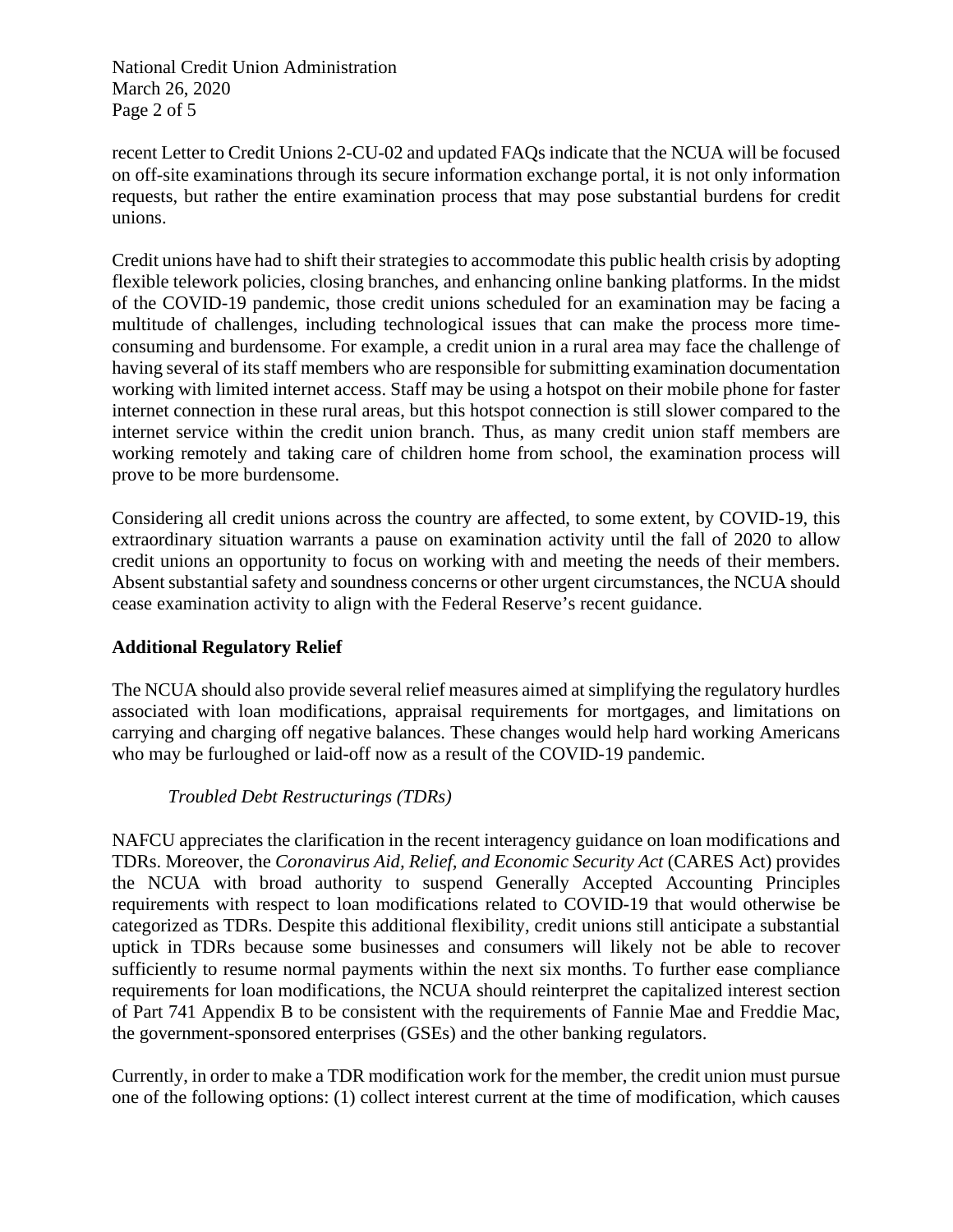National Credit Union Administration March 26, 2020 Page 3 of 5

additional hardship for the member, especially as many Americans have now lost their jobs; (2) forgive the interest, which harms the credit union, making it more difficult to loan to other members and creates potential tax ramifications for the members; (3) defer the interest until the end of the loan term, which creates a balloon payment for the member and could cause additional hardship; or (4) adjust the amortization on the loan and bifurcate it to create a modified rate component and a zero-interest component, which is confusing for the member and poses operational challenges for the credit union as many systems are not designed to easily incorporate such an adjustment.

Many of NAFCU's members' loan systems are generally modeled to work based on GSE practices, which means they assume a re-amortization with capitalized interest. Re-amortizing a loan without capitalizing the interest is not currently possible and would require the establishment of two different loans for the borrower: one to repay the outstanding principal balance, and one at a zero percent interest rate to repay the interest owed. Taking these steps as many examiners have required of credit unions during the latest examination cycle, creates additional documentation burdens and confusion for the borrower. This complicated bifurcation also creates servicing and monitoring challenges for the credit union in addition to complicating the net present value process used to create the required loan loss reserve at the time of modification and in future periods.

In the current environment, all four options listed above would have detrimental effects on American consumers during a time of significant uncertainty while the nation faces a pandemic and economic crisis. The time is now for the NCUA to take drastic measures to alleviate as many operational challenges for credit unions and potential confusion and hardship for borrowers. The focus should be on the overall safety and soundness of the industry while ensuring that credit unions have as many tools available to them as possible to quickly help their members. Accordingly, the NCUA should reinterpret the capitalized interest section of Part 741 Appendix B to permit credit unions to modify loans to help borrowers in need.

#### *Residential Real Estate Appraisals*

As COVID-19 continues to spread, many states across the country have issued "shelter in place" orders and closed non-essential businesses. This has had an impact on credit unions seeking to comply with the NCUA's appraisal standards in Part 722.4, particularly with respect to residential real estate appraisals of the interior of homes. Many appraisers are not comfortable entering a borrower's home right now given the risk of contracting COVID-19. The Federal Housing Finance Agency recently directed the GSEs to adopt flexible appraisal requirements through at least May 17, 2020 to accommodate this challenge. Alternative appraisal options include a "drive-by appraisal," whereby an appraiser may drive by a property to evaluate the neighborhood and surrounding homes to determine the value; a "desktop appraisal" where appraisers use public and private data about the home to determine an appraised value; or permitting appraisers to obtain pictures of the interior of the property from the borrower to use to conduct the appraisal.

Moreover, the Appraisal Standards Board of The Appraisal Foundation (tasked with developing, interpreting, and amending the Uniform Standards of Professional Appraisal Practice (USPAP)) issued 2020-21 USPAP Q&A on March 17, 2020, encouraging lenders, regulators, and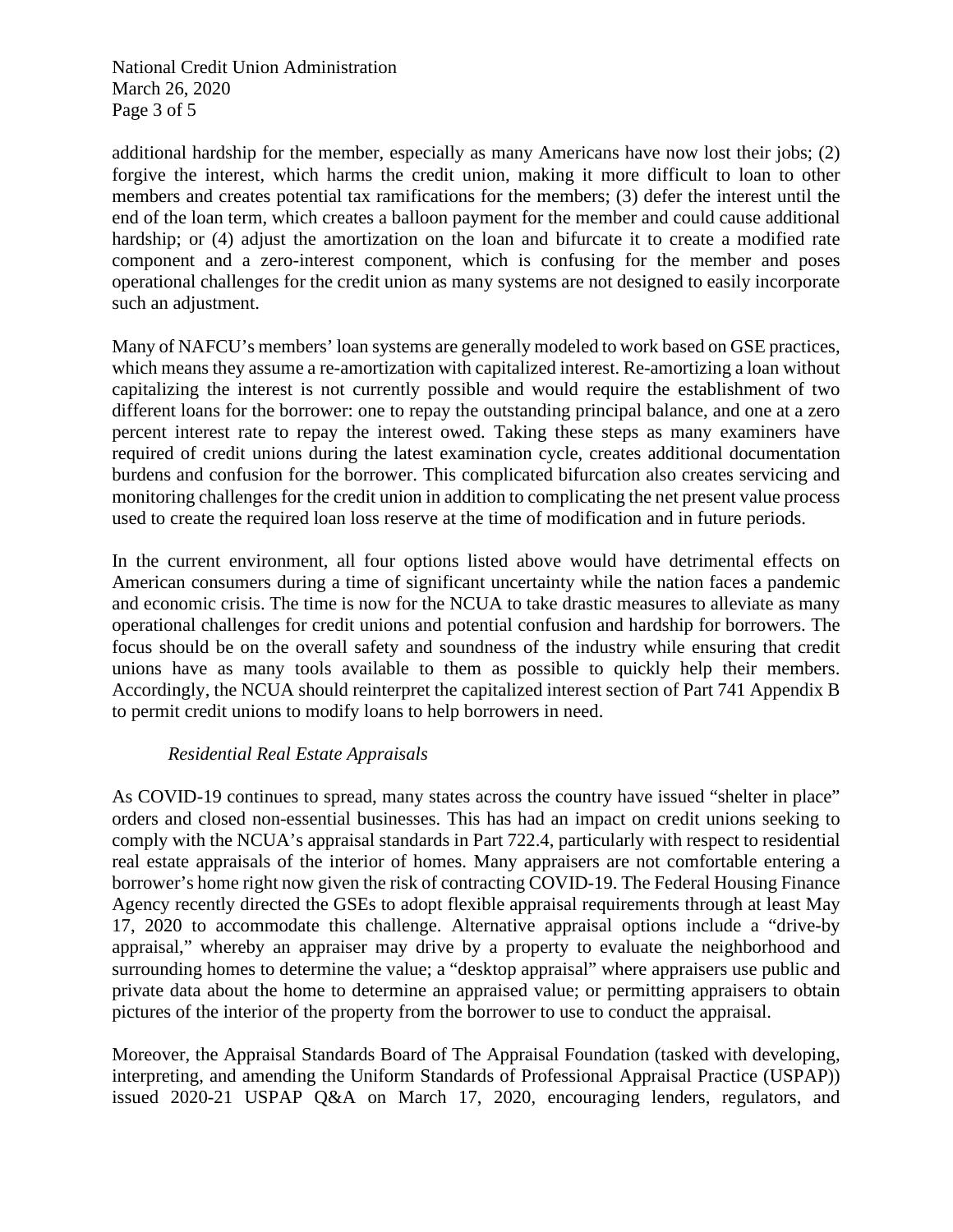National Credit Union Administration March 26, 2020 Page 4 of 5

government agencies to "consider suspending or relaxing requirements for interior inspections during a national health emergency."<sup>[2](#page-3-0)</sup> The NCUA's regulatory requirements for appraisals cite the USPAP.

NAFCU's members who sell mortgage loans to the GSEs are struggling to meet the NCUA's appraisal requirements during the COVID-19 pandemic. Some may not have the sale of more loans to the GSEs in their business plans, which means they must portfolio the loan and attempt to meet the NCUA's requirements, with more and more appraisers refusing to conduct on-site appraisals. NAFCU urges the NCUA to heed the USPAP's guidance and temporarily align its appraisal requirements with that of the GSEs' recently announced changes through December 21, 2020 to allow credit unions relief and in completing these loans already underway.

The NCUA should also fast-track the finalization of its recently proposed rule amending Part 722 regarding appraisals for residential real estate loans, which raises the current threshold of \$250,000 to \$400,000 and establishes parity with bank appraisal requirements. This rule should be finalized as soon as practicable to provide credit unions and borrowers with further relief and an opportunity to more quickly purchase or refinance a home to lower payments during this uncertain and unstable time. This is particularly critical for credit unions right now, as the low rate environment has substantially increased demand from members for mortgage loans.

## *Negative Balances*

The NCUA should also grant credit unions flexibility regarding carrying and charging off negative balances. As members experience significant hardship as a result of no longer having a job and a steady stream of income and struggle to make ends meet, it is likely that negative balances will become more common. Credit unions will have to cope with an increase in volume in such accounts and the need to convert these negative balances to loans and repayment plans. Given reduced staff, the unknown length of time consumers may need to wait for monetary assistance, and difficulties surrounding establishing loans and repayment agreements during social distancing, the current 45-day limit on carrying negative balances in Section 701.21(c)(3) should be extended.

The NCUA should permit credit unions to determine on a case-by-case basis whether an extension of this 45-day limit is warranted depending on the member's circumstance. Additionally, the 60 day determination period for charge-offs in the interagency guidance attached to Letter to Credit Unions 05-CU-03 should be extended to allow credit union members more flexibility if they are facing extreme hardship due to the COVID-19 pandemic. NAFCU urges the NCUA to issue a clarification on these two items regarding negative balances to allow enhanced flexibility for Americans who have been hard-hit by the pandemic.

<span id="page-3-0"></span><sup>2</sup> The Appraisal Foundation, USPAP Q&A (Mar. 17, 2020),

https://appraisalfoundation.sharefile.com/share/view/s607dbda9e9b41cb9.